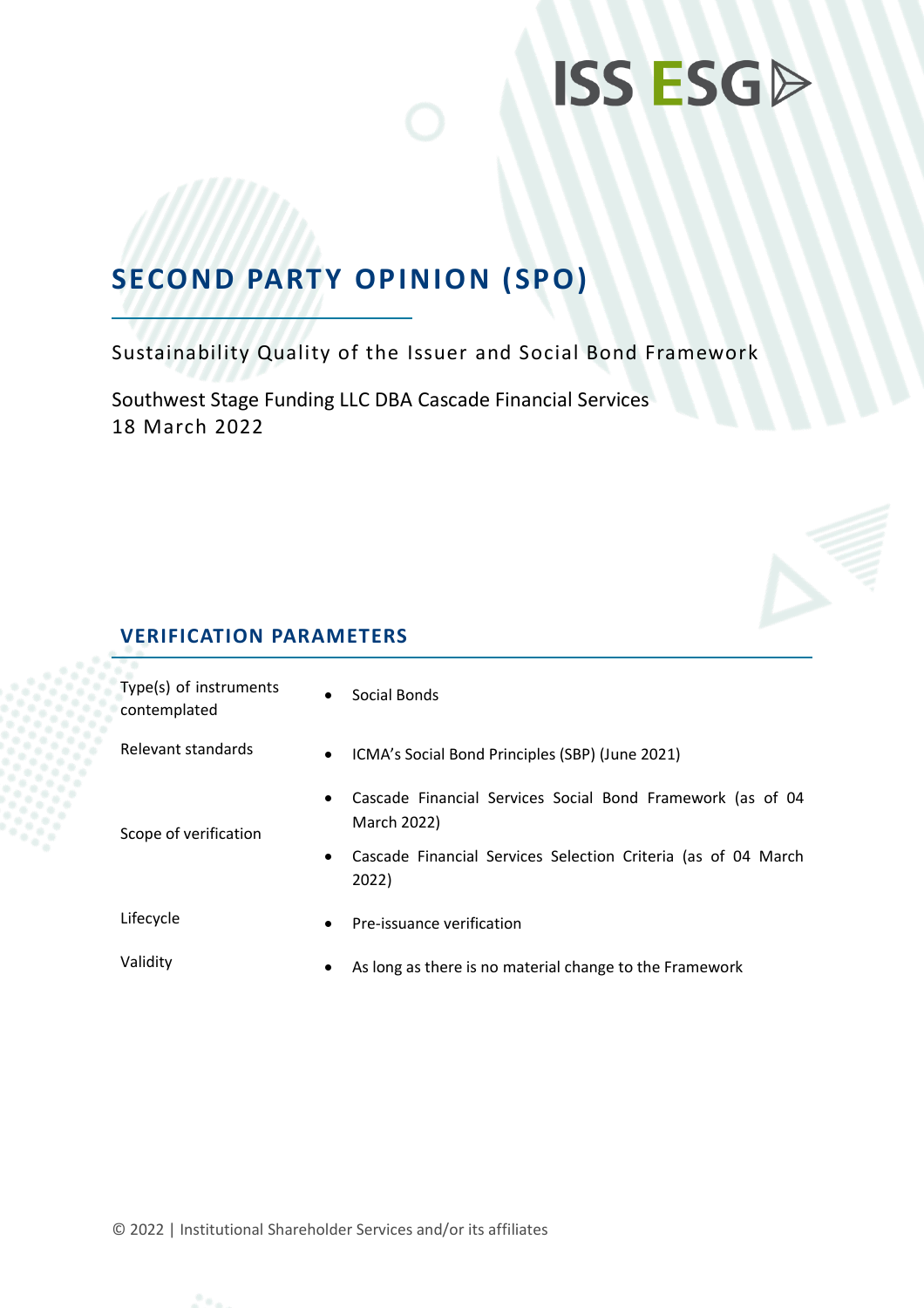

## **CONTENTS**

| B. CONSISTENCY OF SOCIAL BONDS WITH CASCADE'S SUSTAINABILITY STRATEGY6        |
|-------------------------------------------------------------------------------|
|                                                                               |
|                                                                               |
|                                                                               |
| B. MANAGEMENT OF ENVIRONMENTAL AND SOCIAL RISKS ASSOCIATED WITH THE SELECTION |
|                                                                               |
|                                                                               |
|                                                                               |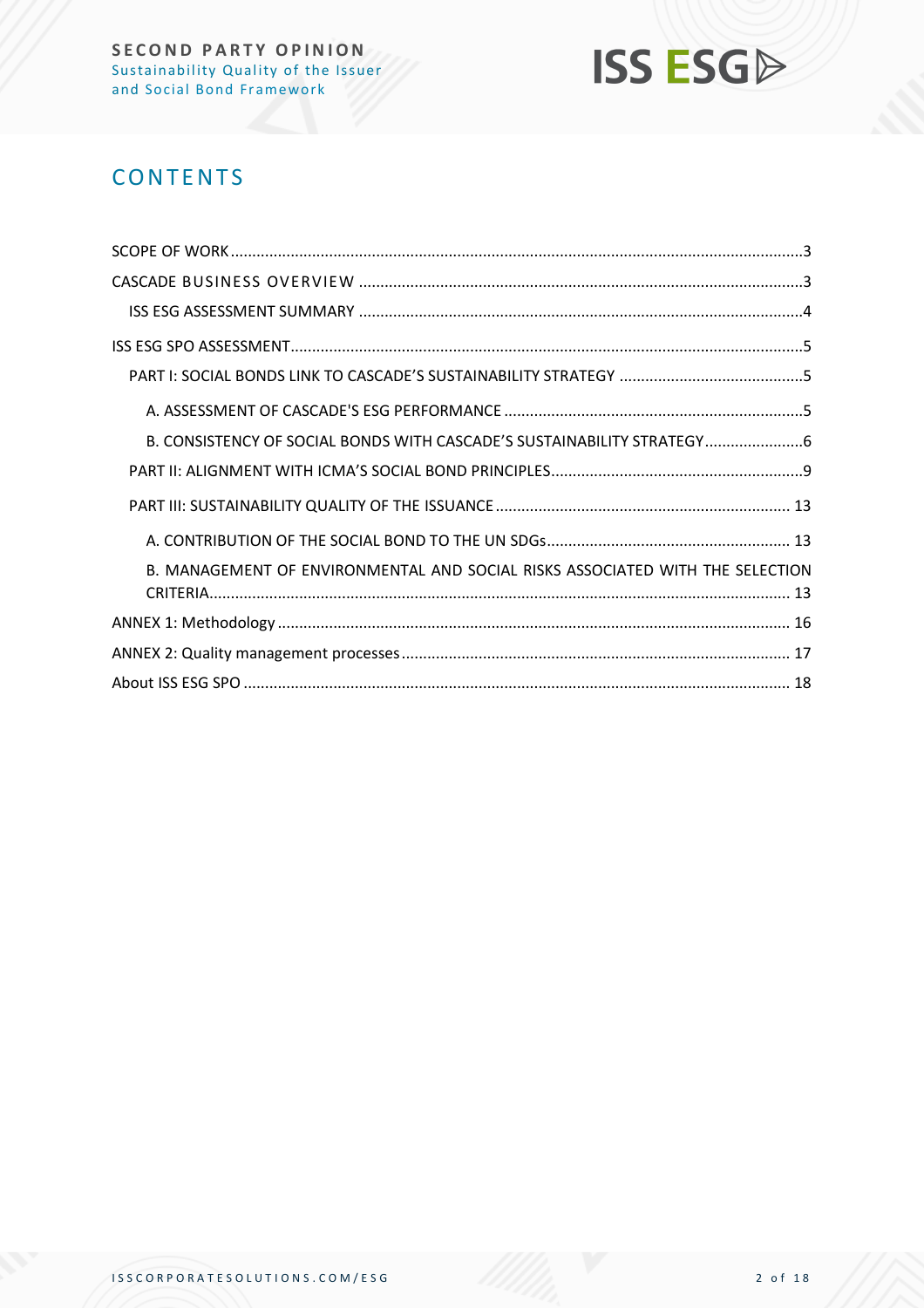

### <span id="page-2-0"></span>SCOPE OF WORK

Southwest Stage Funding LLC DBA Cascade Financial Services ("the Issuer" or "Cascade") commissioned ISS ESG to assist with its Social Bonds by assessing three core elements to determine the sustainability quality of the instruments:

- 1. Social Bonds link to Cascade's sustainability strategy drawing on Cascade's overall sustainability profile and issuance-specific Use of Proceeds categories.
- 2. Cascade's Social Bond Framework (04 March 2022 version) benchmarked against the International Capital Market Association's (ICMA) Social Bond Principles (SBP).
- 3. The Selection Criteria whether the projects contribute positively to the UN SDGs and perform against ISS ESG's issue-specific key performance indicators (KPIs) (See Annex 2).

## <span id="page-2-1"></span>CASCADE BUSINESS OVERVIEW

Southwest Stage Funding LLC DBA Cascade Financial Services ("Cascade") is a leading originator and servicer of home loans specializing in factory-built housing market. Founded in 1999, Cascade has focused on the Government Insured and GSE markets until 2017 when it launched a suite of products catering to typically lower income or poorer credit buyers of homes. Cascade operates offices in Chandler, Arizona and Buda, Texas.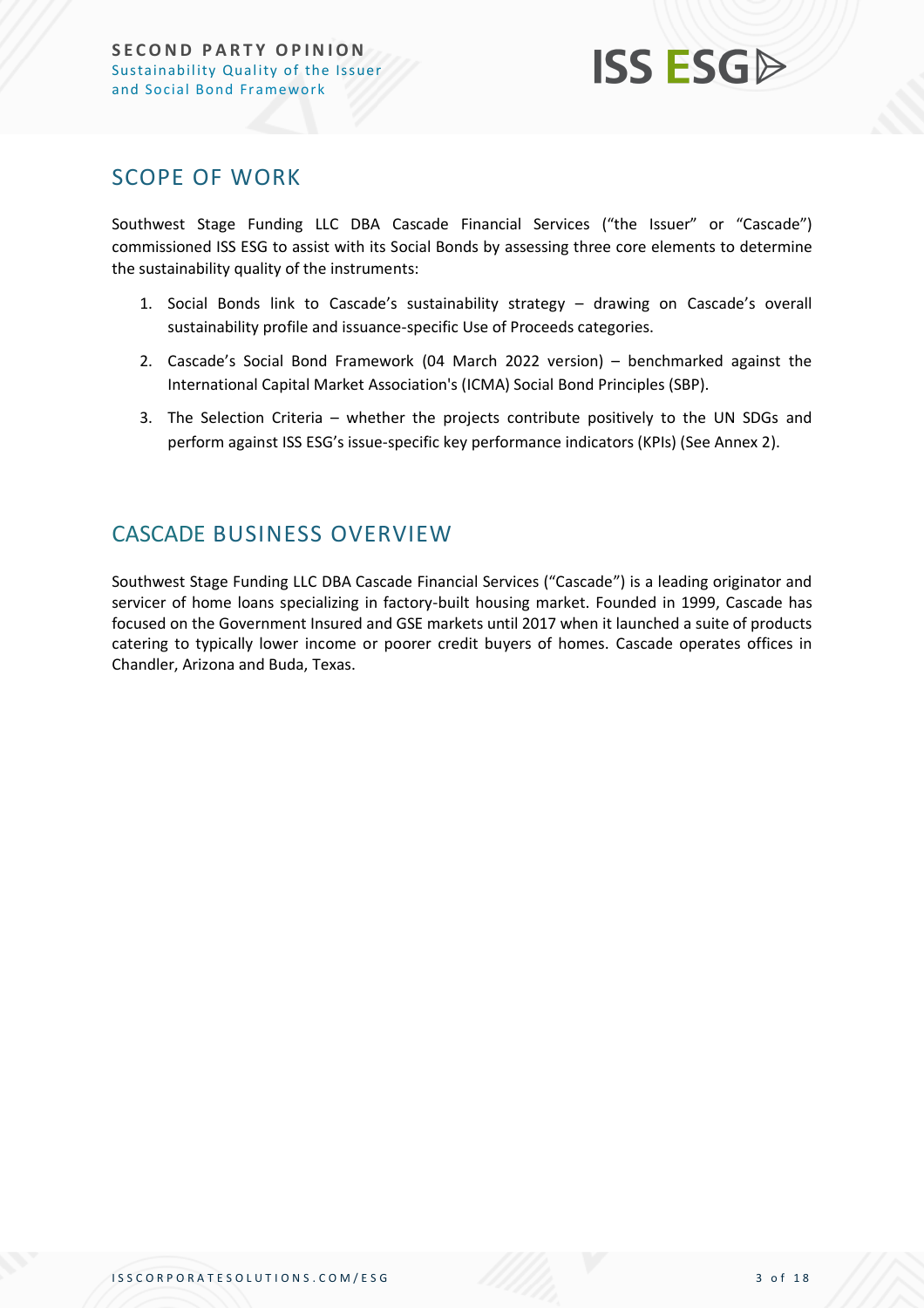## <span id="page-3-0"></span>ISS ESG ASSESSMENT SUMMARY

| <b>SPO SECTION</b>                                                                        | <b>SUMMARY</b>                                                                                                                                                                                                                                                                                                                                                                                                                                                                                                                                                                                                                                                                                       | <b>EVALUATION</b> <sup>1</sup>                                   |
|-------------------------------------------------------------------------------------------|------------------------------------------------------------------------------------------------------------------------------------------------------------------------------------------------------------------------------------------------------------------------------------------------------------------------------------------------------------------------------------------------------------------------------------------------------------------------------------------------------------------------------------------------------------------------------------------------------------------------------------------------------------------------------------------------------|------------------------------------------------------------------|
| Part 1:<br><b>Social Bonds</b><br>link to issuer's<br>sustainability<br>strategy          | Cascade is an originator and servicer of home loans specializing in<br>factory-built housing market. Cascade also serves as a third-party<br>servicer for seasoned manufactured housing loans. As of December<br>31, 2021, Cascade serviced over 33,000 loans. Manufactured housing<br>represents the vast majority of new homes sold under \$200,000,<br>helping to bring down the cost of financing for underserved buyers of<br>homes.<br>The Use of Proceeds financed through these Social Bonds are<br>consistent with the issuer's sustainability strategy and material ESG<br>topics for the issuer's industry. The rationale for issuing Social Bonds<br>is clearly described by the issuer. | <b>Consistent</b><br>with issuer's<br>sustainability<br>strategy |
| Part 2:<br><b>Alignment</b><br>with SBP                                                   | The Company has defined a formal concept for its Social Bonds<br>regarding use of proceeds, processes for project evaluation and<br>selection, management of proceeds and reporting. This concept is<br>aligned with ICMA's Social Bond Principles.                                                                                                                                                                                                                                                                                                                                                                                                                                                  | <b>Aligned</b>                                                   |
| Part 3:<br><b>Sustainability</b><br>quality of the<br><b>Selection</b><br><b>Criteria</b> | The overall sustainability quality of the Selection Criteria in terms of<br>sustainability benefits, risk avoidance and minimization is good based<br>upon the ISS ESG assessment. The Social Bond will (re-)finance<br>eligible asset categories which include: Essential Services (financial<br>services) to manufactured housing buyers. The use of proceeds<br>category has a limited contribution to SDGs 1 'No Poverty' and 10<br>'Reduced Inequalities'. The environmental and social risks associated<br>with those use of proceeds categories have been well managed.                                                                                                                       | <b>Positive</b>                                                  |

<sup>&</sup>lt;sup>1</sup> ISS ESG's evaluation is based on the Cascade's Social Bond Framework (March 4<sup>th</sup>, 2022 version), on the selection criteria as received on March 4<sup>th</sup>, and on the ISS ESG Indicative Corporate Rating updated on March 4<sup>th</sup> and applicable at the SPO delivery date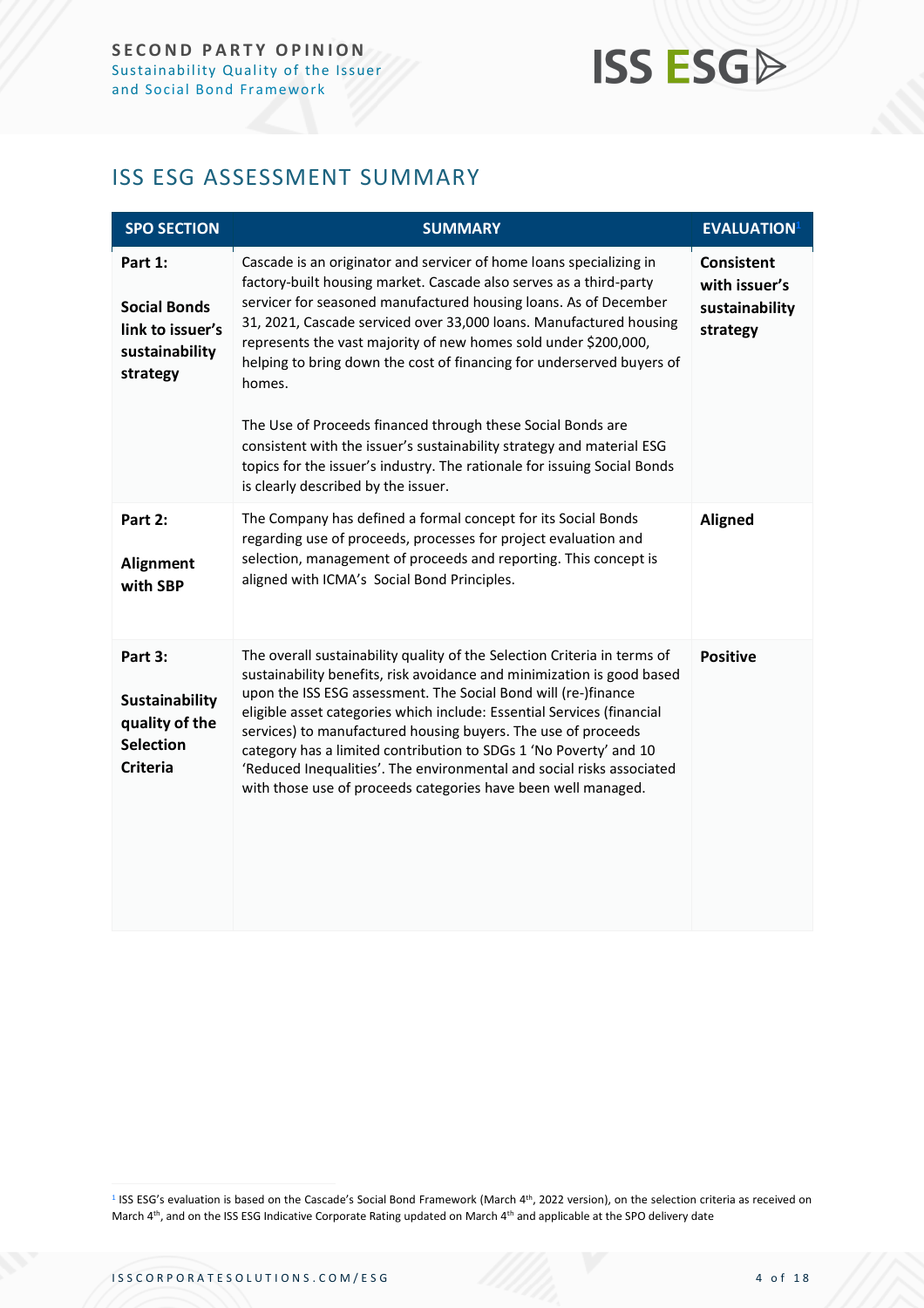## <span id="page-4-0"></span>ISS ESG SPO ASSESSMENT

### <span id="page-4-1"></span>**PART I: SOCIAL BONDS LINK TO CASCADE'S SUSTAINABILITY STRATEGY**

#### <span id="page-4-2"></span>A. ASSESSMENT OF CASCADE'S ESG PERFORMANCE

*Methodological note: Please note that Cascade Financial Services is not part of the ISS ESG Corporate Rating Universe. Thus, the below sustainability profile is an assessment conducted by the analyst in charge of the Mortgage & Public Sector Finance sector mainly based on publicly available information. No direct communication between the Issuer and the analyst has taken place during the process. The below is not based on an ISS ESG Corporate Rating but considers ISS ESG Research's methodology.*

#### *Industry classification:*

Mortgage & Public Sector Finance

#### *Key issues of the industry:*

- 1. Sustainability impacts of lending and other financial services/products
- 2. Customer and product responsibility
- 3. Employee relations and work environment
- 4. Statutory ESG-standards linked to the geographical allocation of the lending portfolio

#### *Indicative ESG risk and performance assessment*

Cascade Financial Services ("Cascade") is a specialized originator and servicer of home loans in the factory built housing market in the United States. By financing social and affordable housing, Cascade contributes to providing basic services for a market underserved by other financing sources. Cascade focuses on the US market, where poor social and environmental standards, either set by law or industry agreements, apply to the company's portfolio. There are no indications that further ESG criteria are considered in the credit rating process.

According to the company, strategies are in place to support financially distressed customers. Yet, no details are available regarding a comprehensive framework to ensure an adequate treatment of clients with debt repayment problems, including pre-emptive actions, debt counselling, or restructuring options under non-detrimental conditions. The firm's adherence to TILA regulations illustrates its process regarding the provision of accurate and balanced information in a clear manner. Advertising procedures and interactions with existing and prospective customers follow strict guidelines, all advertisement require approval from its legal department. Anti-discrimination policies are in place, though a comprehensive client complaint monitoring systems are not disclosed. In addition, the company has implemented some elements of an information security management system. Audits to assess compliance with ECOA are performed, but its frequency and conclusions are not publicly disclosed.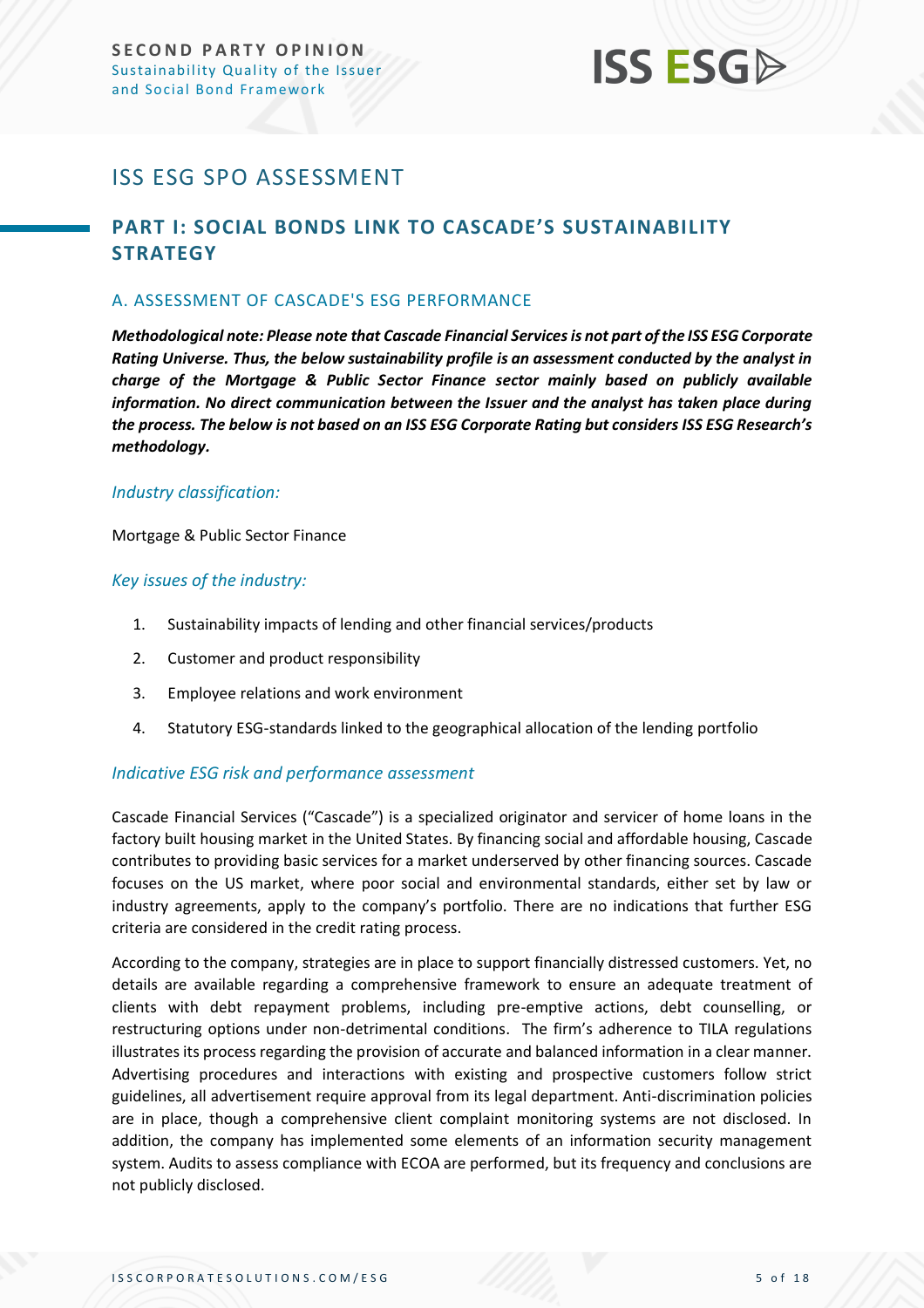

Staff related risks such as discrimination as well as health and safety are mitigated to some extent by high labor standards applicable in the United States. In addition, Cascade fosters employees' mental health through an Employee Assistance Program and has taken initial measures to promote work-life balance (e.g., flexible working, telecommuting).

#### *Indicative product portfolio assessment*

Cascade finances social housing as well as affordable housing. These products constitute a large share of the company's overall portfolio.

Cascade's product portfolio does not seem to have any net positive or negative environmental impact. According to the Manufactured Housing Institute, part of new manufactured homes are built to meet or exceed Energy Star standards. The Energy star certification typically results in a home being at least 10% more energy efficient than a model built to the minimum code, which is not sufficient to award a higher rating according to ISS ESG methodology.

#### *Controversy assessment*

#### **Company Screening**

The analyst in charge of producing this report conducted a high-level controversy assessment, based on publicly available information exclusively. There is no indication of Cascade Financial Services being involved in any of the below mentioned controversies.

#### **Industry risks**

Based on a review of controversies over a 2-year period, the top three issues that have been reported against companies within the Mortgage & Public Sector Finance sector are as follows: Failure to pay share of taxes, failure to mitigate climate change impacts, and failure to conduct human rights due diligence. This is closely followed by failure to prevent money laundering, workplace discrimination on the grounds of gender and failure to manage cybersecurity.

#### <span id="page-5-0"></span>B. CONSISTENCY OF SOCIAL BONDS WITH CASCADE'S SUSTAINABILITY STRATEGY

Cascade's board approves an ESG Summary and Targets on an annual basis. The key sustainability objectives for the issuer are derived from their 2021-22 ESG Summary and Targets. The strategy is focused on internal processes within their offices and employees.

#### *Key sustainability objectives and priorities defined by the issuer*

- 1. Energy Efficiency in Offices and Home Builds
	- a. Partner with manufactured home builders and retailers which focus on the use of Energy Star rated materials in their builds.
	- b. Remote work has allowed Cascade to reduce their Carbon Footprint through reduction of use of their facilities, printers, water, and electricity.
- 2. Focus on Prefabricated Homes to Expand Affordable Housing
	- a. Focus has been to lend to people to facilitate purchases of prefabricated homes, costing up to 50 percent less per square foot than conventional site-built homes.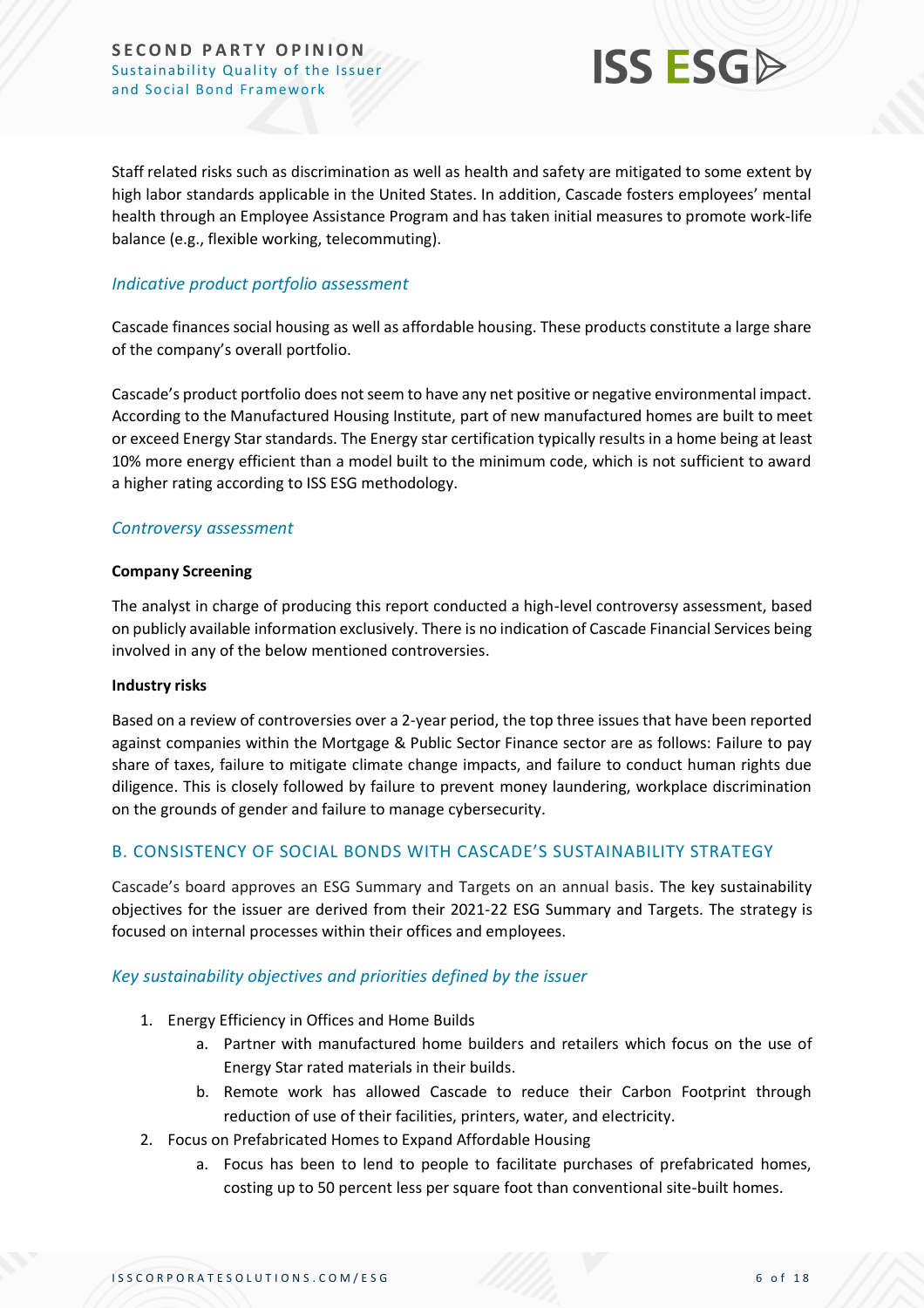

- b. Lending to a lower income demographic without stressing the borrower's ability to pay.
- c. Cascade's President founded and currently chairs a committee at the Manufactured Housing Institute focused on increasing zoning for manufactured housing across the country.
- 3. ESG Outline and Sustainability Goals Revised Annually
	- a. Focused on reducing energy consumption by 50% and reducing paper, water, and printer waste through a remote work force.
	- b. Achieve SOC2 rating for year 2022 and complete company-wide Cybersecurity training KnowBeFor.
	- c. Aiming to receive no negative audit ratings from Cascade's annual independent financial audit for 2022.

For all sustainability priorities, Cascade defined specific sustainability objectives and priorities, as well as a period of relevance for most of the objectives.

#### *Rationale for issuance*

The proceeds from the issuance of the Social Bonds by Cascade will be utilized by the company to purchase a specific pool of loans that finance manufactured housing to underserved borrowers that lack access to affordable housing. Cascade's goal is to provide financing for buyers of manufactured housing as well as those simply looking to refinance. Cascade claims that by creating a competitive dynamic, they aim at bringing down the cost of financing for underserved buyers of homes – often in rural areas, for minorities as well as for lower income people.

Cascade's focus has been to lend to people to facilitate purchases of prefabricated homes – predominately homes built in accordance with HUD code. Such homes cost up to 50 percent less per square foot than conventional site-built homes<sup>2</sup>, expanding the opportunity for borrowers to own their home despite an ever-increasing housing affordability gap. The buyers of manufactured housing are underserved by traditional lenders as they tend to have lower income, lower assets, less formal education and poorer credit than site-built home buyers.

#### *Contribution of Use of Proceeds categories to sustainability objectives and challenges*

ISS ESG mapped the Use of Proceeds categories financed under this Social Bond Framework with the sustainability objectives defined by the issuer, and with the key ESG industry challenges as defined in the ISS ESG Corporate Rating methodology for the Mortgage & Public Sector Finance industry. Key ESG industry challenges are key issues that are highly relevant for a respective industry to tackle when it comes to sustainability, e.g., climate change and energy efficiency in the buildings sector. From this mapping, ISS ESG derived a level of contribution to the strategy of each Use of Proceeds categories.

<sup>&</sup>lt;sup>2</sup> According to the U.S. Census. in 2020, the average price of a manufactured home was \$87,000 at \$59 per square foot. For the same year, the average price of a new single-family [site-built home was \\$391,900 at \\$122 per square foot](https://www.census.gov/data/tables/time-series/econ/mhs/annual-data.html)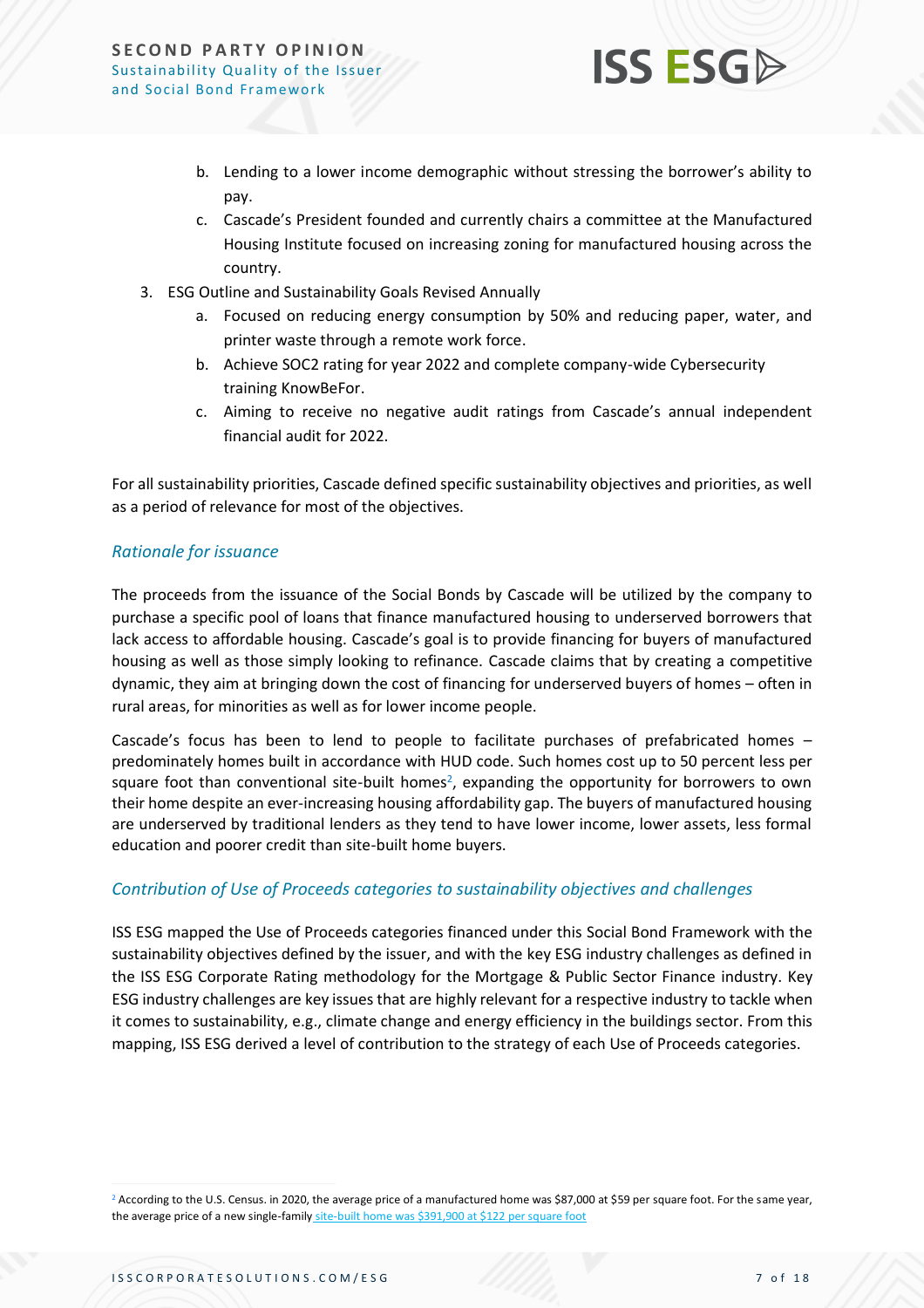

| <b>USE OF PROCEEDS</b>               | <b>SUSTAINABILITY OBJECTIVES</b> | <b>KEY ESG INDUSTRY</b> | <b>CONTRIBUTION</b>                     |
|--------------------------------------|----------------------------------|-------------------------|-----------------------------------------|
| <b>CATEGORY</b>                      | <b>FOR THE ISSUER</b>            | <b>CHALLENGES</b>       |                                         |
| <b>Manufactured</b><br>housing loans |                                  |                         | Contribution to a<br>material objective |

**Opinion:** *ISS ESG finds that the Use of Proceeds financed through this bond are consistent with the issuer's sustainability strategy and material ESG topics for the issuer's industry. The rationale for issuing Social Bonds is clearly described by the issuer.*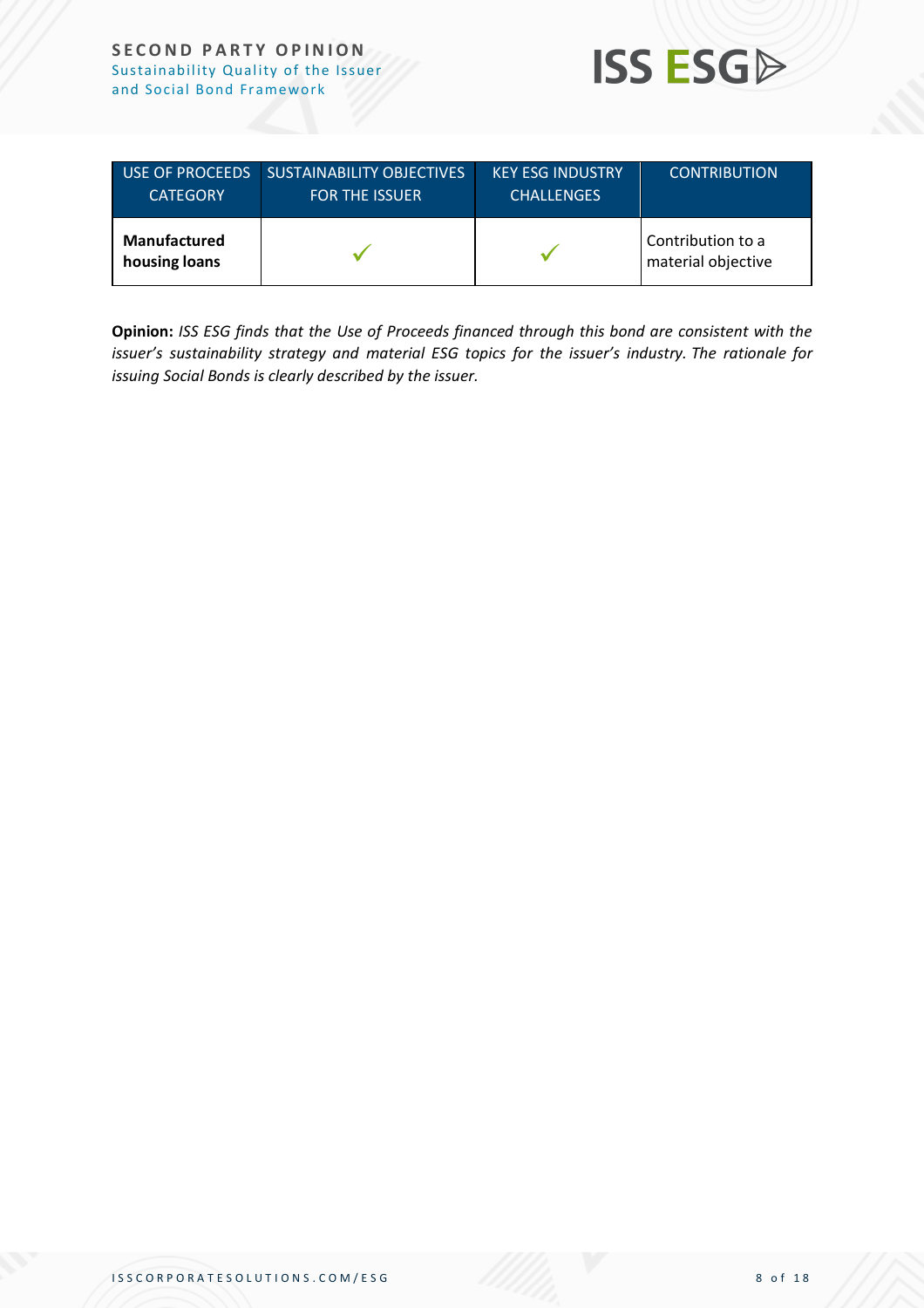### <span id="page-8-0"></span>**PART II: ALIGNMENT WITH ICMA'S SOCIAL BOND PRINCIPLES**

#### **1. Use of Proceeds**

#### **FROM ISSUER'S FRAMEWORK**

The proceeds from the issuance of Social Bonds must be applied to Social Projects that generate specific and well-defined social benefits. Social Projects directly aim to address or mitigate a specific social issue and/or seek to achieve positive social outcomes especially but not exclusively for target populations.

**In the proposed financing of manufactured housing, the loans have the following characteristics:** 

- Average FICO score at origination of 657
- Average original rate of 7.87%
- 89% Chattel loans
- Greater than 7% will be LandSmart loans to borrowers that are credit impaired with FICO scores <660
- Average down payment of 9%
- Over 85% of the loans in the proposed transaction will be to borrowers that are either in low- or moderate-income census tracts, in an Underserved Middle Income census tract, have incomes less than 80% AMI or are workforce housing (defined by <120% AMI).

The target population are buyers of manufactured housing. Retailers of manufactured housing target sales to lower to moderate income households.

One hundred percent of the net proceeds of each Social Bond issued by Cascade Manufactured Housing Asset Trust (CMHAT) under the Framework will be applied to fund the issuer's purchase of portfolios of loans originated by Cascade and to pay certain expenses incurred in connection with the issuance of the Social Bonds. The issuer will finance the purchase of these loans through a term non-recourse securitization of the underlying loan portfolio, involving the issuance of securitized Social Bonds to one or more investors.

The positive social impact of the Eligible Social Project will derive from its direct contribution to improving access to credit and socio-economic advancement and empowerment through equitable access to and control over assets, in each case by making home loan finance available to applicants who cannot access affordable financing from traditional lenders, as they are typically denied credit for such purposes by the leading housing lenders in the country.

Unlike the largest traditional lenders, Cascade will make loans to buyers of homes pledging only the home as collateral, buyers seeking loans for manufactured housing that do not qualify for Government insurance or for which GSEs will not buy. There are few lenders in this space, and due to that lack of competition and lack of Government subsidy, borrowers are underserved. According to data submitted in accordance with The Home Mortgage Disclosure Act ("HMDA"), four lenders originated 79% of all chattel loans in 2020. The two largest of these lenders (representing 61% of all chattel origination) are owned by the same parent company and do not compete with each other. Cascade considers applications from borrowers with complex income, poorer credit and fewer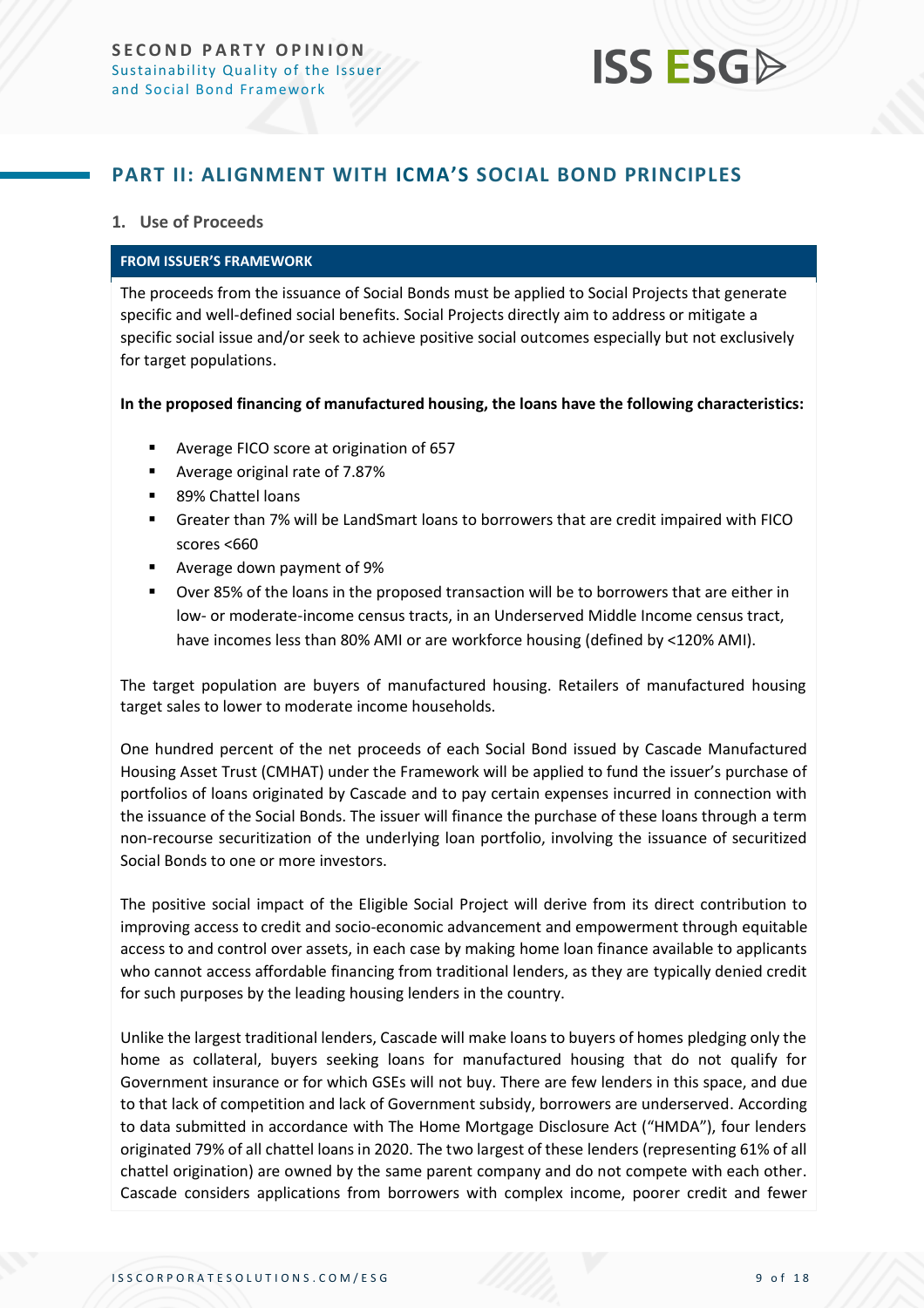

assets. Chattel loans are not purchased by the GSEs nor effectively insured by FHA. The loans are more difficult and expensive to originate at an affordable rate given the fixed costs of fulfilment and small loan sizes. They are also less profitable to service as servicing fees are typically paid as a percentage of the unpaid principal balance. The Housing and Economic Recovery Act of 2008 amended the Federal Housing Enterprises Financial Safety and Soundness Act of 1992 to establish a duty for Fannie Mae and Freddie Mac to serve three specific underserved markets – manufactured housing, affordable housing preservation and rural housing by increasing the liquidity for mortgage instruments (inclusive of Chattel) and improving the distribution of investment capital to these sectors. To date, neither Enterprise has successfully purchased chattel loans leaving all borrowers with greatly reduced financing options relative to the site-built sector.

#### **Exclusion List:**

Cascade's products are targeted towards home loan borrowers and is not knowingly involved in financing any of the following activities through the proceeds of any social bond: weapons, gambling, tobacco, predatory lending, or fossil fuel production.

*Opinion: ISS ESG considers the Use of Proceeds description provided by Cascade's Social Bond Framework as aligned with the ICMA Social Bond Principles (SBP). Cascade has identified a target population consisting of buyers of manufactured housing enhancing access to Affordable Housing by providing chattel loans. Borrowers that are either in low or moderate income census tracts, in an Underserved Middle Income census tract, have incomes less than 80% AMI or are workforce housing (defined by <120% AMI), make-up c. 85% of the population who will receive financing through the social bond.*

#### *2.* **Process for Project Evaluation and Selection**

#### **FROM ISSUER'S FRAMEWORK**

The evaluation and selection process will ensure that the proceeds of the Social Bonds issued under this Framework will ultimately be used to originate owner-occupied home loans aimed at the target population described above. All portfolio loans eligible for securitization (not currently encumbered in a REMIC) originated since 2017 will be examined by a newly formed Social Bond Working Group consisting of representatives of Capital Markets and Financial Planning and Analysis to ensure that Cascade is improving access to home loan finance and facilitating home ownership for borrowers almost entirely ignored by mainstream lenders. The committee will be charged with ensuring that 100% of the loans are made to buyers of prefabricated homes and that greater than 95% of the loans were made for purchase prices well below the median home price for new homes in the country. Any homes that were site built are excluded from the pool. Any borrowers currently struggling to remain current on the loan (defined as 60 days or more delinquent or initiated loss mitigation in the most recent month) are also excluded from the pool. All borrowers are required to attest that they intend to occupy the home themselves.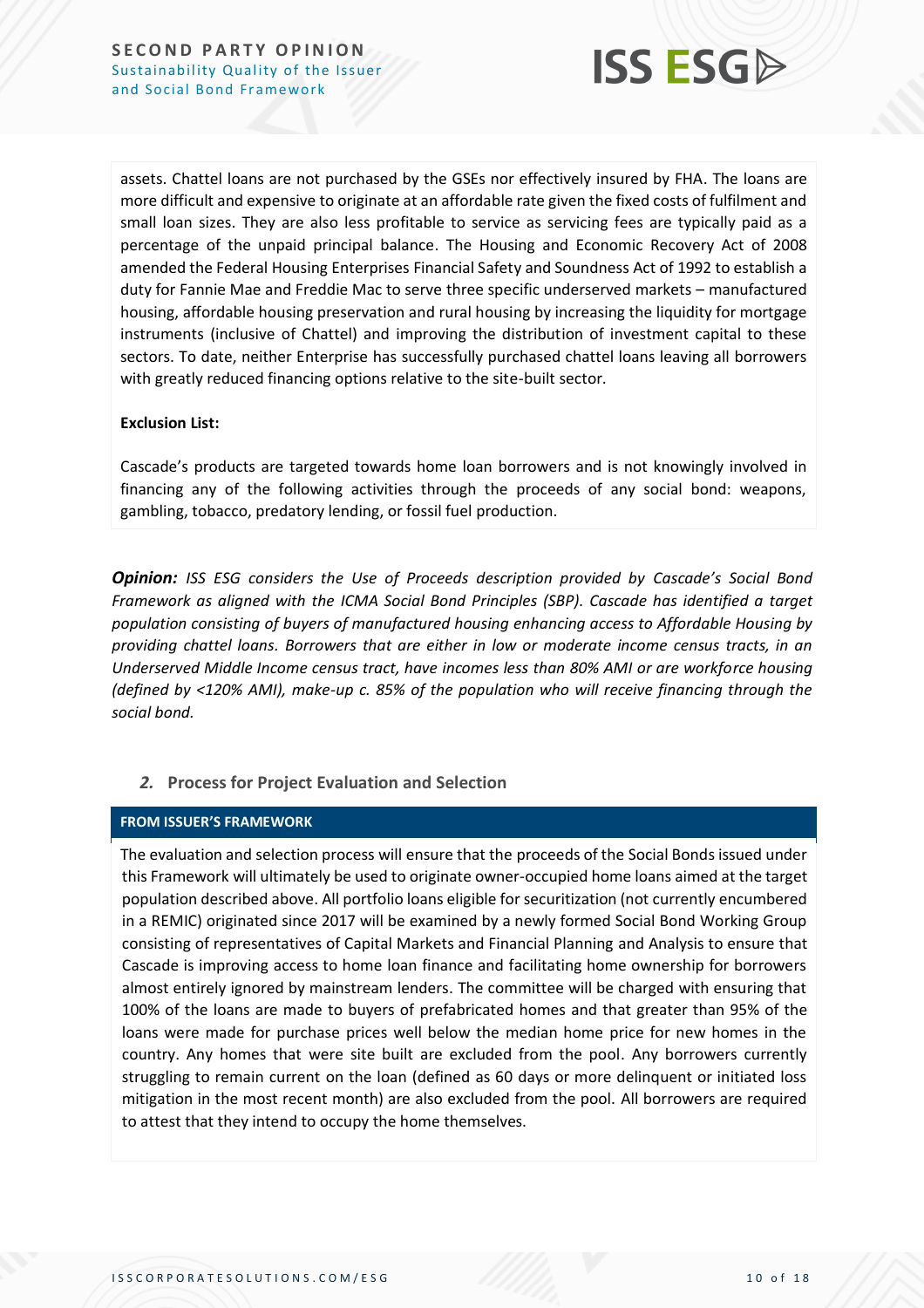

Most new manufactured homes built today are far superior from an energy efficiency perspective than old site built homes. According to the Manufactured Housing Institute:

- The controlled environment of the factory-built process not only offers consumers unmatched quality and affordability due to technological advancements and other advantages, but the industry has also become a pioneer in the development of processes that value efficiency and reduce waste. The construction of a manufactured home produces significantly less waste than the construction of a site-built home due to the factory-built process which utilizes exact dimensions and measurements for most building materials and ordering those materials in bulk.
- With an emphasis on safety and energy efficiency, MHI and its members are constantly developing new initiatives and technologies, such as comprehensive recycling programs or ductless "mini-split" heat pump systems.
- Today's modern manufacturing plants are so efficient that in two weeks they can build a home that is ready for delivery and installation with no more scrap waste than can fill a few garbage barrels, unlike site-built homes which require large dumpsters. Everything else is reused or recycled - cardboard, plastic, carpet padding, vinyl siding, scrap wood and much more.
- In comparison, the National Association of Homebuilders (NAHB) estimates that construction of an average 2,000 square foot site-built home generates 1,500 to 3,700 pounds of solid waste and 1,000 to 1,800 pounds of engineered wood waste.
- With respect to the energy efficiency of manufactured homes, just like site-built homes, manufactured homes are constructed and fitted with energy efficient features that are tailored to the climate demands of the region in which each home will be sited.
- In 2020, over 30% of all homes produced included the Energy Star label. New homes are constructed according to HUD code.

*Opinion: ISS ESG considers the Process for Project Evaluation and Selection description provided by Cascade's Social Bond Framework as aligned with the ICMA's SBP. Cascade has outlined measures to identify and manage social risksrelated to the project categories. Moreover, the projects selected show alignment with the corporate mission strategy of the issuer. The evaluation and selection process is well described, with the companies originating the loans and department involved in the process clearly identified.* 

#### **3. Management of Proceeds**

#### **FROM ISSUER'S FRAMEWORK**

Cascade is an accredited, established retail facing housing lender and sponsor of non-recourse, term securitizations. Cascade's internal accounting and financial management and information systems will maintain data relevant to its Social Bond and management of its proceeds.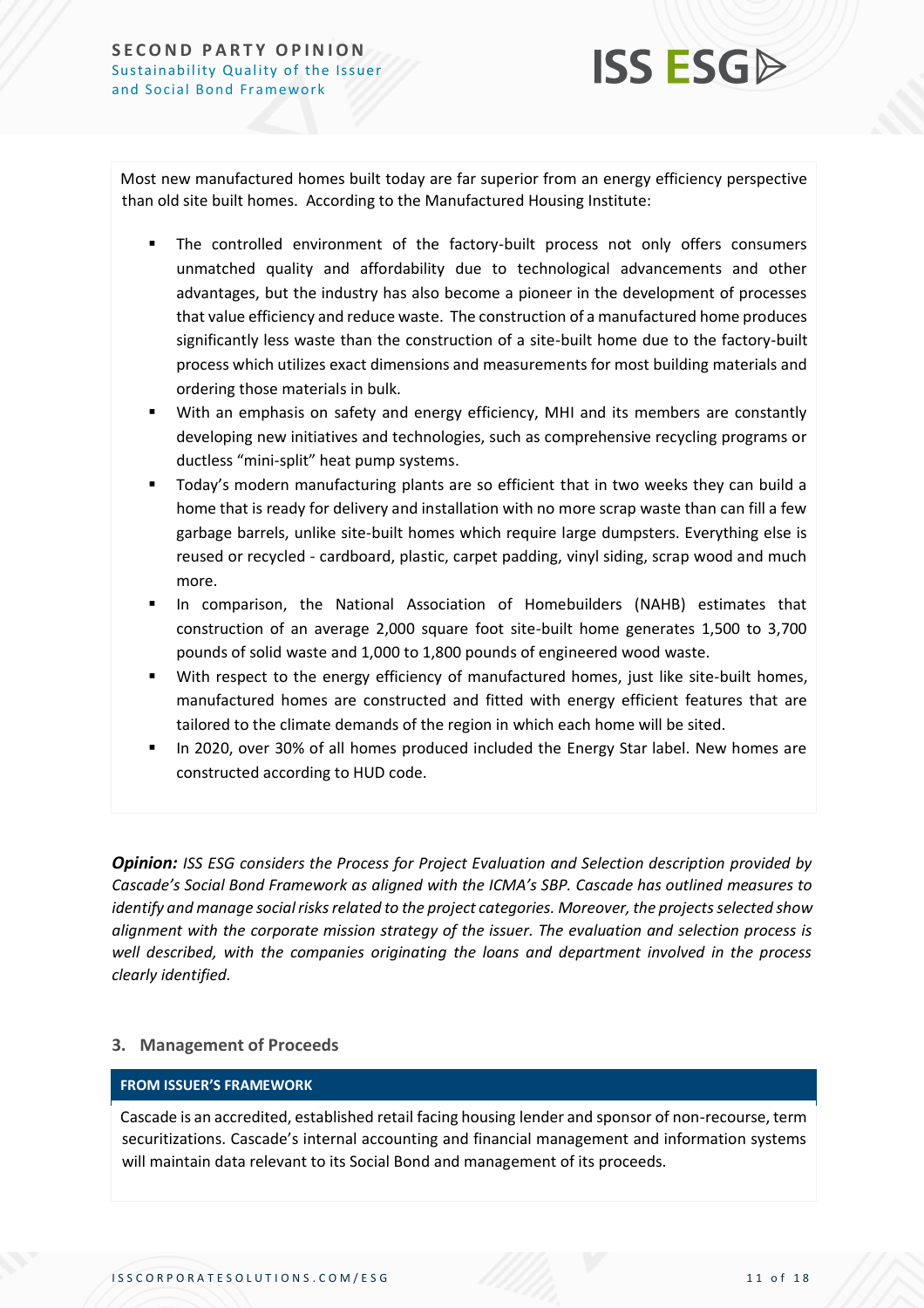

US Bank will act as Trustee for the securitization and will publish monthly remittance reports displaying loan payment and performance for all investors. One hundred percent of net proceeds of the bond offering will be used by the Issuer to purchase a specific pool of loans originated by Cascade. There will be no unallocated proceeds. All proceeds will be allocated on day 1 as all the loans will have already been selected.

*Opinion: ISS ESG finds that Management of Proceeds proposed by Cascade's Social Bond Framework is aligned with the ICMA's Social Bond Principles (SBP), as the proceeds will be used by the issuer on the issuance date.*

#### **4. Reporting**

#### **FROM ISSUER'S FRAMEWORK**

Cascade will ensure that US Bank (or another suitable Trustee) will report monthly to all current investors on the status of the Bond offering. Reports will be provided until all offered bonds have been 100% completely paid off. This report will include sizes of each bond offering, remaining unpaid principal balance of each offering, legal final maturity dates as well as the status of every loan in the purchased portfolio.

Where possible, reporting of the social impacts resulting from loans financed by the Social Bond proceeds will include:

- # of loans included in portfolio
- aggregate principal balance of loans included in portfolio
- average principal balance of loans included in portfolio
- weighted average loan to value ratio in portfolio
- weighted average interest rate in portfolio
- geographic distribution of loans in portfolio
- loss mitigation activity of loans in portfolio
- loans that have paid off or been liquidated during the month

*Opinion: ISS ESG finds that the reporting proposed by Cascade's Social Bond Framework is aligned with the ICMA's Social Bond Principles (SBP). The level, frequency and duration of the social financing instrument reporting is clearly defined.*

#### **External review**

#### **FROM ISSUER'S FRAMEWORK**

The Second Party Opinion will be made publicly available on Cascade's website.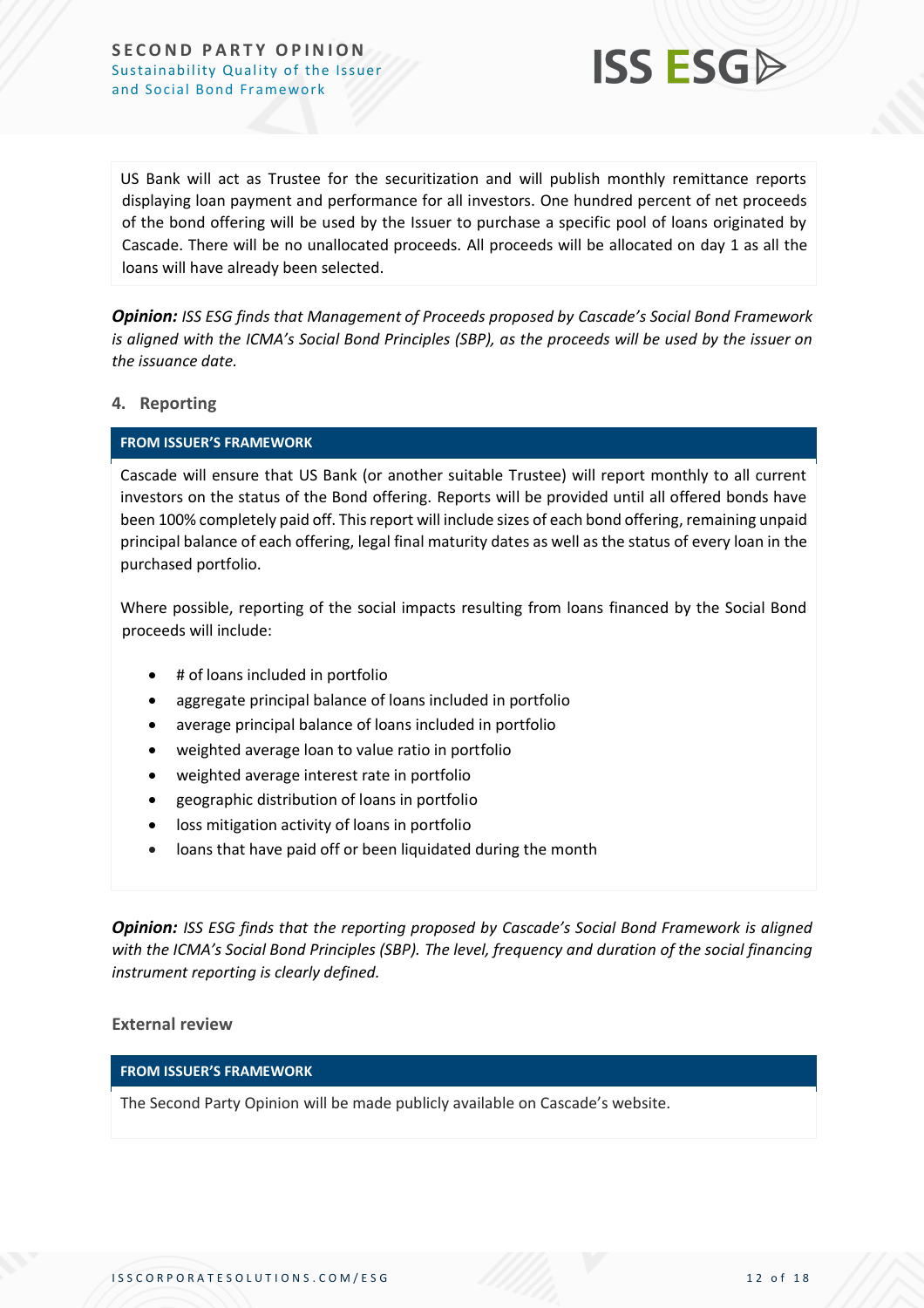### <span id="page-12-0"></span>**PART III: SUSTAINABILITY QUALITY OF THE ISSUANCE**

#### <span id="page-12-1"></span>A. CONTRIBUTION OF THE SOCIAL BOND TO THE UN SDGs

Based on the assessment of the sustainability quality of the Social Bond Selection Criteria and using a proprietary methodology, ISS ESG assessed the contribution of Cascade's Social Bond to the Sustainable Development Goals defined by the United Nations (UN SDGs).

This assessment is displayed on a 5-point scale (see Annex 2 for methodology):

| <b>Significant</b> | Limited            | <b>No</b>         | Limited             | Significant         |
|--------------------|--------------------|-------------------|---------------------|---------------------|
| <b>Obstruction</b> | <b>Obstruction</b> | <b>Net Impact</b> | <b>Contribution</b> | <b>Contribution</b> |

Each of the Social Bond's Use of Proceeds categories has been assessed for its contribution to, or obstruction of, the SDGs:

| <b>USE OF PROCEEDS</b>                         | <b>CONTRIBUTION OR</b><br><b>OBSTRUCTION</b> | <b>SUSTAINABLE DEVELOPMENT GOALS</b>        |
|------------------------------------------------|----------------------------------------------|---------------------------------------------|
| <b>Essential Services (financial services)</b> | Limited                                      | <b>10 REDUCED</b><br><b>10 INEQUALITIES</b> |
| Financing of manufactured housing              | Contribution <sup>3</sup>                    | NO<br>Poverty                               |

### <span id="page-12-2"></span>B. MANAGEMENT OF ENVIRONMENTAL AND SOCIAL RISKS ASSOCIATED WITH THE SELECTION CRITERIA

#### **Key performance indicators (KPIs) covering social categories**

#### **ASSESSMENT AGAINST ISS ESG KPI**

#### **Inclusion**

Cascade has a policy in place to ensure they adhere to state or federal law that addresses inclusion, including, but not limited to, the Equal Credit Opportunity Act ("ECOA") and its implementing regulation (Regulation B) and the Fair Housing Act ("FHA"). These regulations prohibit discrimination in all aspects of residential real-estate related transactions. Additionally, Cascade has utilized a third party (ADI Consulting) to assess their Fair Lending

✓ compliance program. The 2020 Fair Lending Analysis identified that they have a relatively low level of Fair Lending risk.

<sup>&</sup>lt;sup>3</sup> This assessment differs from the ISS ESG SDG Solutions Assessment (SDGA) proprietary methodology. designed to assess the impact of an Issuer's product and service portfolio on the SDGs. By providing financial services to manufactured housing buyers in the U.S., Cascade facilitates access to social housing/affordable housing solutions.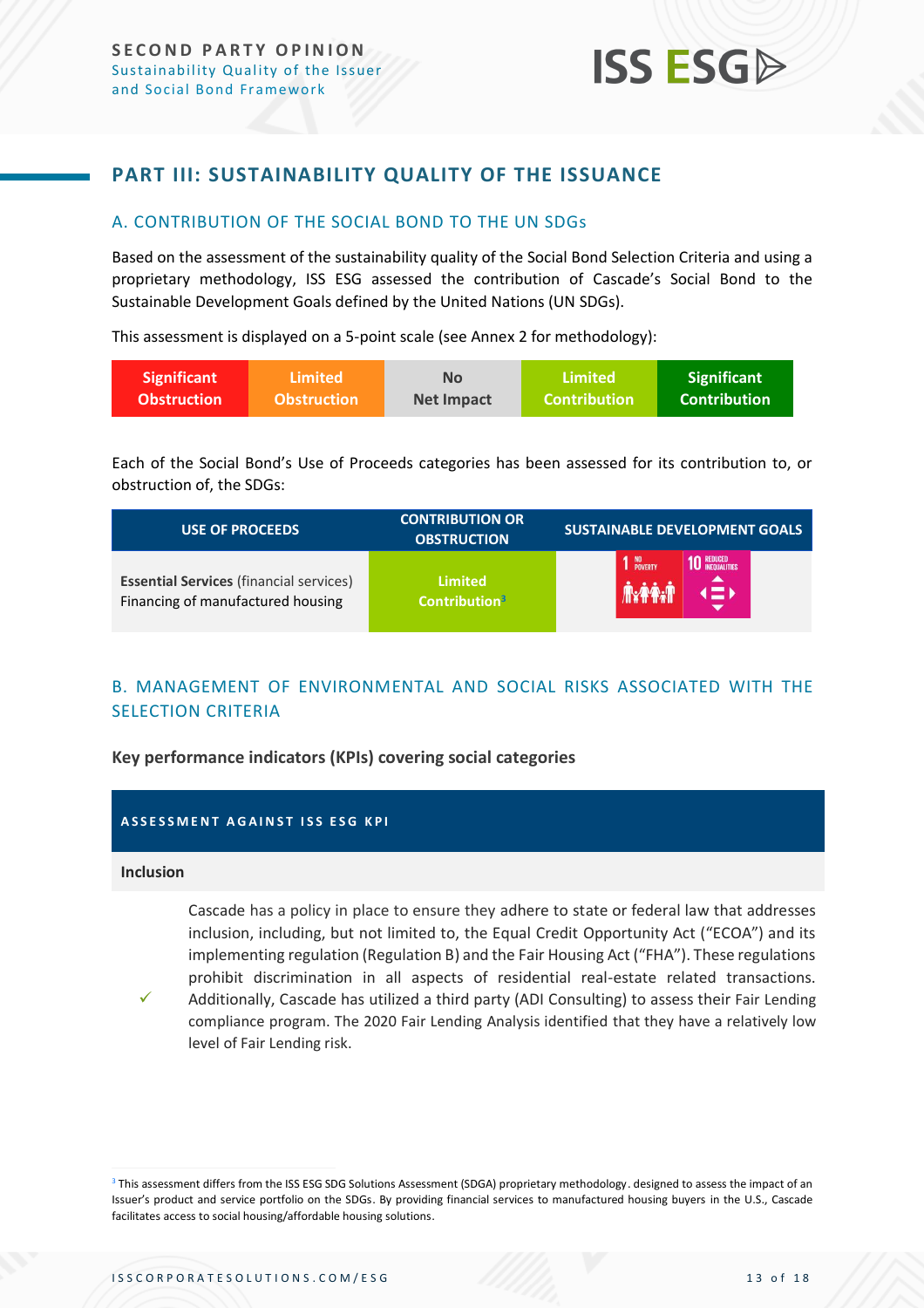## **ISS ESG**

#### **Responsible sales practices**

Cascade has individual measures in place to ensure a commitment to responsible sales practices. Cascade's Loan Officer's compensation is not based on the product that the customer chooses, and the underwriter's compensation is not based on successful closing of the loan. The Loan Officer's responsibilities are separate from the underwriter's responsibilities. Additionally, there is an extensive underwriting and audit process to ensure the borrower has chosen a loan they can afford and that there is ample residual income after servicing of all debt inclusive of housing debt. Moreover, Loan Officers receive extensive and ongoing training as to best sales practices

#### **Responsible marketing**

✓

✓

✓

✓

The issuer has policies in place to ensure responsible marketing. It complies with the Truth in Lending Act (TILA) and Regulation Z which require a Truth in Lending Statement, itemization of amount financed, notice of right to cancel, etc. Additionally, advertising procedures and interactions with existing and prospective customers follow strict guidelines, and all advertisements require approval from its legal department.

#### **Responsible treatment of customers**

Pre-emptive actions to prevent client debt repayment problems: Measures/practices are in place to prevent client debt repayment problems. Cascade's policy adheres to the Abilityto-Repay ("ATR") requirements under the Dodd-Frank Wall Street Reform and Consumer Protection Act (the "Dodd-Frank Act"). The ATR requires that Cascade makes a reasonable, good faith assessment of a consumer's ability to repay a loan secured by a dwelling before extending credit to that consumer. According to the company, once the loan is granted, if borrowers miss a payment, the issuer sends them a delinquency notice and follow-up on how to enter in contact with Cascade and how to find counselling in their area. Still limited information is available on a comprehensive and detailed framework regarding preemptive actions to prevent client debt repayment problems.

✓ Selling of contractually serviced loans: Cascade has never sold servicing rights and views the servicing function as a critical part of the customer relationship and business plan. In its framework, the issuer confirms it does not plan to ever sell its servicing rights.

Sustainable solutions offered to customers with debt repayment problems: Cascade implemented solutions for customers with debt repayment problems. The issuer adheres to The United States Department of Housing and Urban Development (HUD) Loss Mitigation Program. The Mortgagee must evaluate Borrowers using the Loss Mitigation Option Priority Waterfall to determine which, if any, Loss Mitigation Options are appropriate in accordance with HUD guidance. According to the company's Framework, whenever borrowers are offered Loss Mitigation options, they are not charged (the debt burden is either temporarily or permanently lowered). Still limited information is available on a comprehensive and detailed framework regarding restructuring solutions offered under non-detrimental conditions.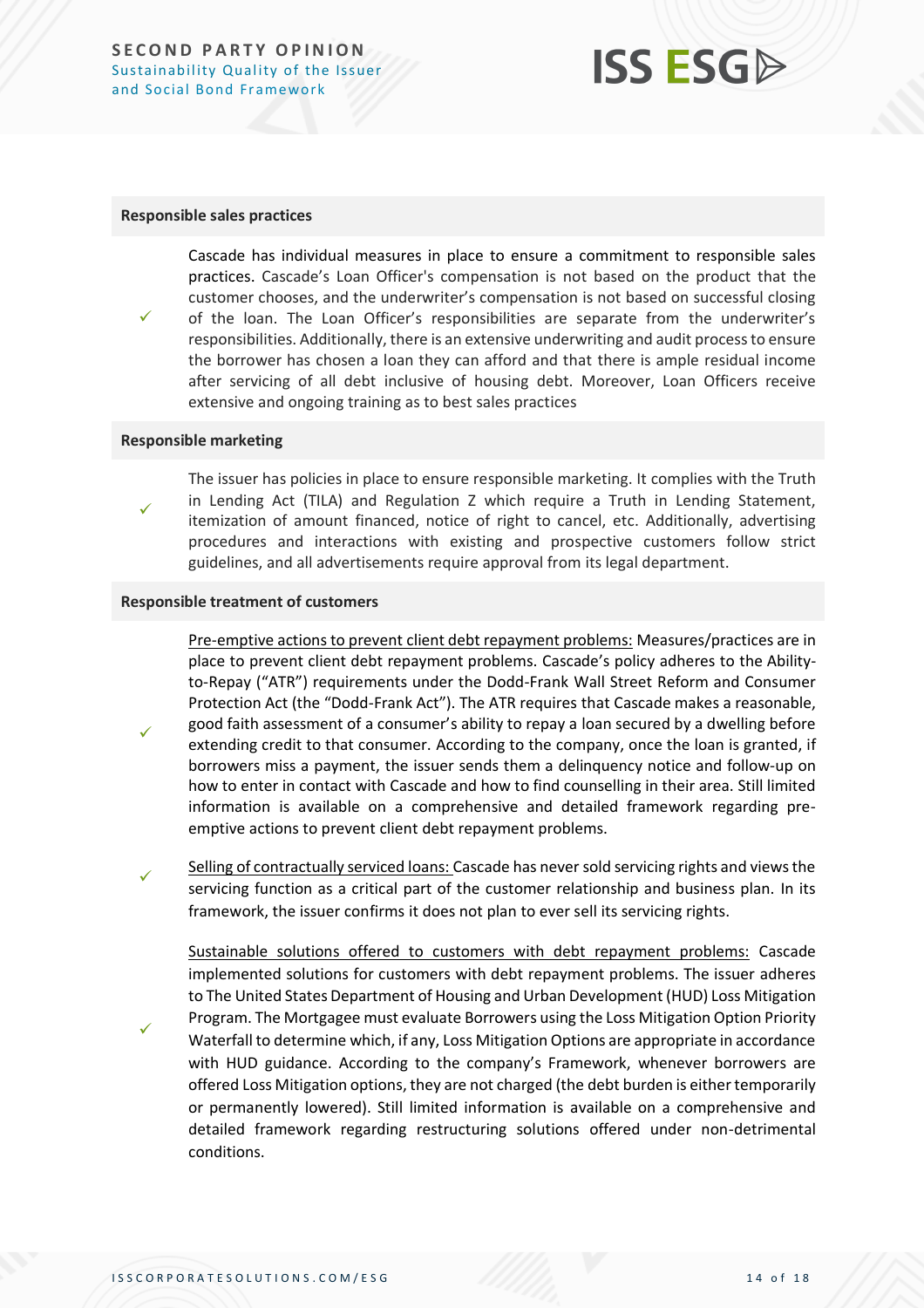

#### DISCLAIMER

- 1. Validity of the SPO: As long as there is no material change to the Framework
- 2. ISS ESG uses a scientifically based rating concept to analyse and evaluate the environmental and social performance of companies and countries. In doing so, we adhere to the highest quality standards which are customary in responsibility research worldwide. In addition, we create a Second Party Opinion (SPO) on bonds based on data from the issuer.
- 3. We would, however, point out that we do not warrant that the information presented in this SPO is complete, accurate or up to date. Any liability on the part of ISS ESG in connection with the use of these SPO, the information provided in them, and the use thereof shall be excluded. In particular, we point out that the verification of the compliance with the selection criteria is based solely on random samples and documents submitted by the issuer.
- 4. All statements of opinion and value judgements given by us do not in any way constitute purchase or investment recommendations. In particular, the SPO is no assessment of the economic profitability and credit worthiness of a bond but refers exclusively to the social and environmental criteria mentioned above.
- 5. We would point out that this SPO, certain images, text and graphics contained therein, and the layout and company logo of ISS ESG and ISS-ESG are the property of ISS and are protected under copyright and trademark law. Any use of such ISS property shall require the express prior written consent of ISS. Use shall be deemed to refer in particular to the copying or duplication of the SPO wholly or in part, the distribution of the SPO, either free of charge or against payment, or the exploitation of this SPO in any other conceivable manner.

The issuer that is the subject of this report may have purchased self-assessment tools and publications from ISS Corporate Solutions, Inc. ("ICS"), a wholly owned subsidiary of ISS, or ICS may have provided advisory or analytical services to the issuer. No employee of ICS played a role in the preparation of this report. If you are an ISS institutional client, you may inquire about any issuer's use of products and services from ICS by emailing [disclosure@issgovernance.com.](mailto:disclosure@issgovernance.com)

This report has not been submitted to, nor received approval from, the United States Securities and Exchange Commission or any other regulatory body. While ISS exercised due care in compiling this report, it makes no warranty, express or implied, regarding the accuracy, completeness or usefulness of this information and assumes no liability with respect to the consequences of relying on this information for investment or other purposes. In particular, the research and scores provided are not intended to constitute an offer, solicitation or advice to buy or sell securities nor are they intended to solicit votes or proxies.

Deutsche Börse AG ("DB") owns an approximate 80% stake in ISS HoldCo Inc., the holding company which wholly owns ISS. The remainder of ISS HoldCo Inc. is held by a combination of Genstar Capital ("Genstar") and ISS management. ISS has formally adopted policies on non-interference and potential conflicts of interest related to DB, Genstar, and the board of directors of ISS HoldCo Inc. These policies are intended to establish appropriate standards and procedures to protect the integrity and independence of the research, recommendations, ratings and other analytical offerings produced by ISS and to safeguard the reputations of ISS and its owners. Further information regarding these policies is available at [https://www.issgovernance.com/compliance/due-diligence-materials.](https://www.issgovernance.com/compliance/due-diligence-materials)

© 2022 | Institutional Shareholder Services and/or its affiliates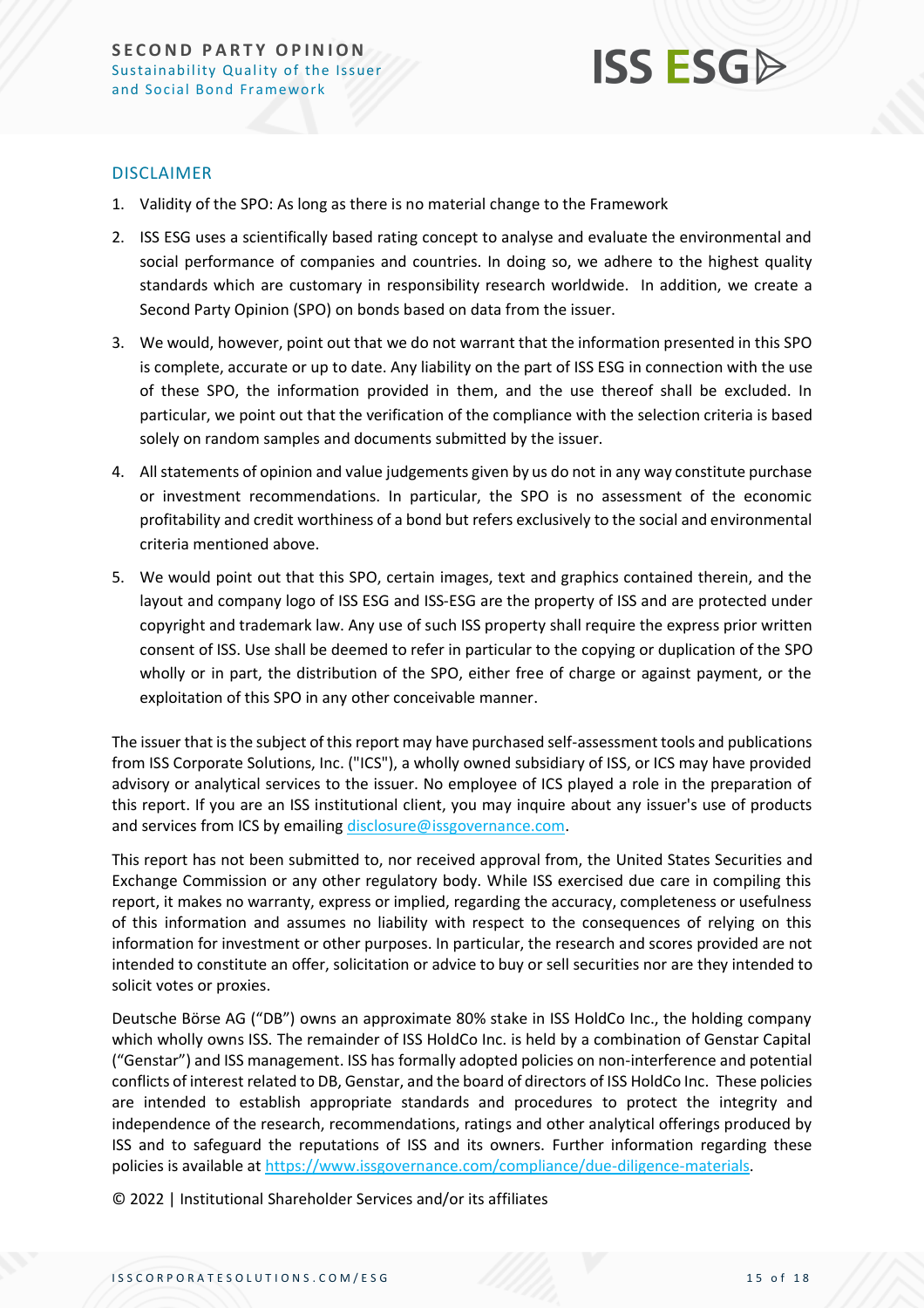## <span id="page-15-0"></span>ANNEX 1: Methodology

#### ISS ESG SOCIAL KPIs

The ISS ESG Social Bond KPIs serve as a structure for evaluating the sustainability quality – i.e., the social and environmental added value – of the use of proceeds of Cascade's Social Bond.

It comprises firstly the definition of the use of proceeds category offering added social and/or environmental value, and secondly the specific sustainability criteria by means of which this added value and therefore the sustainability performance of the assets can be clearly identified and described.

The sustainability criteria are complemented by specific indicators, which enable quantitative measurement of the sustainability performance of the assets, and which can also be used for reporting. If a majority of assets fulfill the requirement of an indicator, this indicator is then assessed positively. Those indicators may be tailor-made to capture the context-specific environmental and social risks.

#### Environmental and social risks assessment methodology

ISS ESG evaluates whether the assets included in the asset pool match the eligible project category and criteria listed in the Social Bond KPIs.

All percentages refer to the amount of assets within one category (e.g., wind power). Additionally, the assessment "no or limited information is available" either indicates that no information was made available to ISS ESG or that the information provided did not fulfil the requirements of the ISS ESG Social Bond KPIs.

The evaluation was carried out using information and documents provided to ISS ESG on a confidential basis by Cascade (e.g., Due Diligence Reports). Further, national legislation and standards, depending on the asset location, were drawn on to complement the information provided by the issuer.

#### Assessment of the contribution and association to the SDG

The 17 Sustainable Development Goals (SDGs) were endorsed in September 2015 by the United Nations and provide a benchmark for key opportunities and challenges toward a more sustainable future. Using a proprietary method, ISS ESG identifies the extent to which Cascade's Social Bond contributes to related SDGs.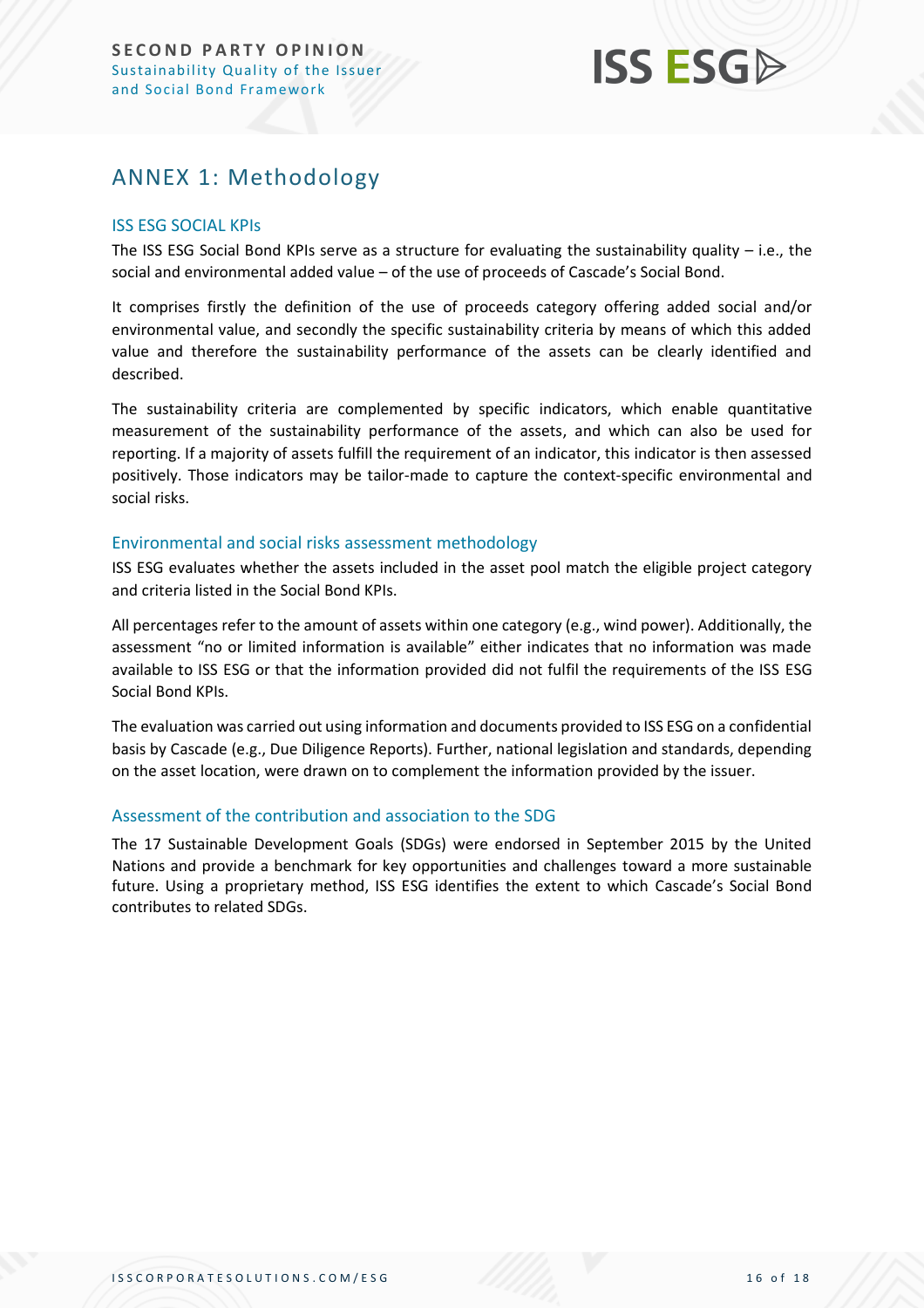

## <span id="page-16-0"></span>ANNEX 2: Quality management processes

#### **SCOPE**

Cascade commissioned ISS ESG to compile a Social Bond SPO. The Second Party Opinion process includes verifying whether the Social Bond Framework aligns with the ICMA Social Bond Principles and to assess the sustainability credentials of its Social Bond, as well as the issuer's sustainability strategy.

#### **CRITERIA**

Relevant Standards for this Second Party Opinion

- **ICMA Social Bond Principles**
- ISS ESG Key Performance Indicators relevant for Use of Proceeds categories selected by Cascade

#### ISSUER'S RESPONSIBILITY

Cascade's responsibility was to provide information and documentation on:

- **Framework**
- Asset pool / Eligibility criteria
- Documentation of ESG risks management at the asset level

#### ISS ESG's VERIFICATION PROCESS

ISS ESG is one of the world's leading independent environmental, social and governance (ESG) research, analysis and rating houses. The company has been actively involved in the sustainable capital markets for over 25 years. Since 2014, ISS ESG has built up a reputation as a highly-reputed thought leader in the green and social bond market and has become one of the first CBI approved verifiers.

ISS ESG has conducted this independent Second Party Opinion of the Social Bond to be issued by Cascade based on ISS ESG methodology and in line with the ICMA Social Bond Principles.

The engagement with Cascade took place from January to March 2022.

#### ISS ESG's BUSINESS PRACTICES

ISS has conducted this verification in strict compliance with the ISS Code of Ethics, which lays out detailed requirements in integrity, transparency, professional competence and due care, professional behaviour and objectivity for the ISS business and team members. It is designed to ensure that the verification is conducted independently and without any conflicts of interest with other parts of the ISS Group.